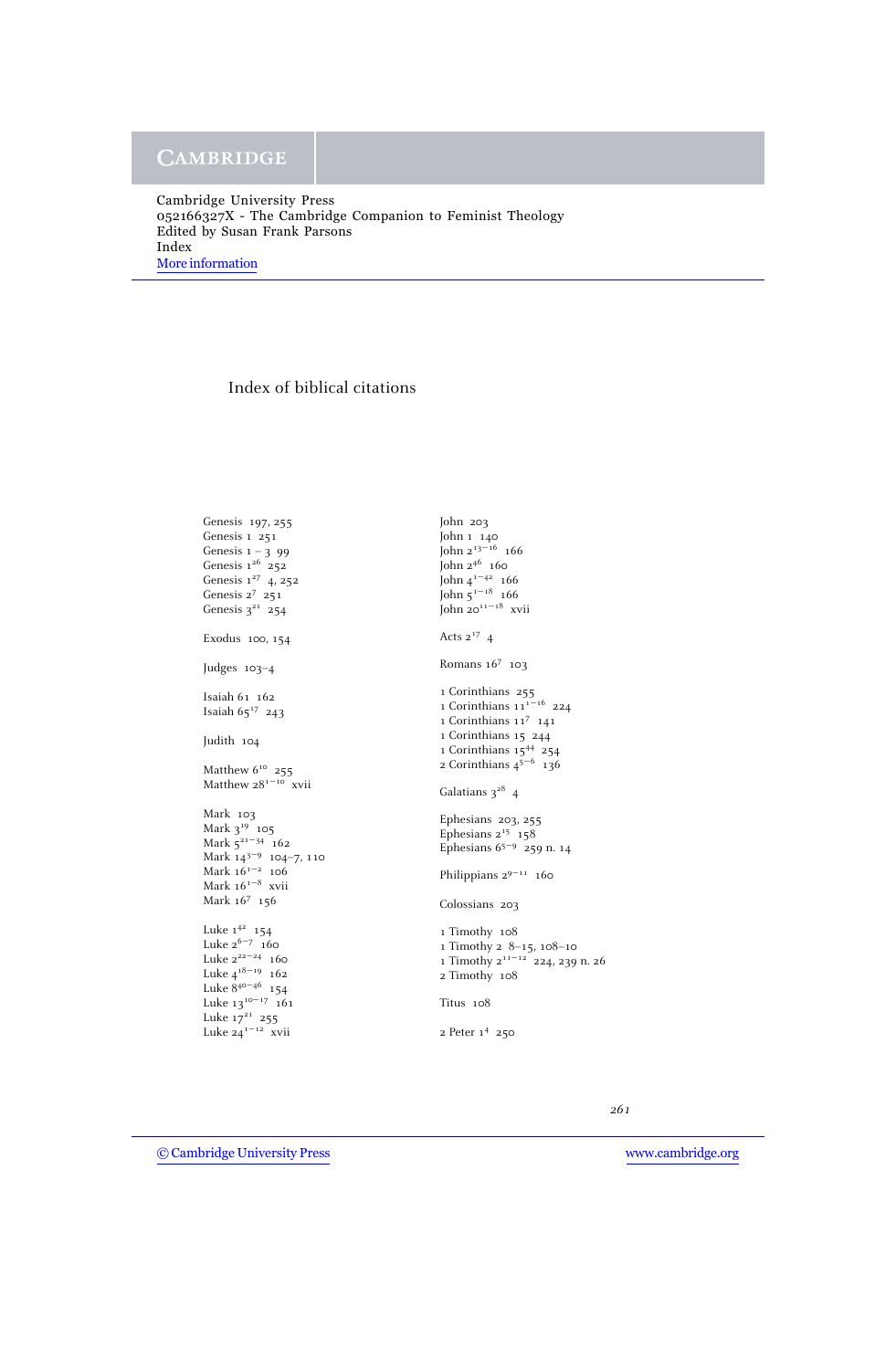## Index of names

Abraham 79 Ackermann, Denise 39, 168 Adam 90, 109 Adams, Abigail 6 Alder, Margot 79 Alston, William 43–5 Amoah, Elizabeth 16, 161, 162, 163, 165 Anderson, Benedict 35 Anderson, Janice Capel 102 Anselm 206 Antigone 55 Anzaldúa, Gloria 35 Aquinas, Thomas 12, 140, 229, 250 Aquino, Maria Pilar 11 Aristotle 41–2, 159, 207, 217, 220 Astell, Mary 5 Augustine 12, 141, 145 Bacon, Francis 195 Badenhorst, Alie 164 Baker-Fletcher, Karen 10, 26 Bartholomew I 253 Baudrillard, Jean 216 Beauvoir, Simone de 9, 41, 140, 216 Berger, Teresa 224, 227 Berling, Judith 61 Bernard of Clairraux 146

Berry, Thomas 193, 200 Biehl, Janet 194 Bingemer, Maria Clara 15 Blackwell, Antoinette Brown 229 Blandina 173 Boff, Leonardo 182 Børresen, Kari Elisabeth 12, 13 Brandao, Margarida 15 Briggs, Sheila 31 Brock, Rita Nakashima 32

Brooten, Bernadette 103 Budapest, Zsuzsanna 80, 83, 178 Butler, Judith 32, 49, 126–7, 216–18 Bynum, Caroline Walker 174, 228 Calvin, John 138 Camera, Helder 15 Cannon, Katie Geneva 10, 26 Cappadocian Fathers 140, 146 Carr, Anne 176, 177, 182 Catherine of Siena 172, 206–8, 217, 220 Chardin, Teilhard de 196 Chodorow, Nancy 29 Chopp, Rebecca 9, 30, 232 Christ, Carol P. 11, 71, 83, 179, 193, 194 Chrysostom, John 255, 257 Chung Hyun Khung 11, 17, 177 Clifford, Anne 202 Clifford, James 35 Coakley, Sarah 44–6, 49, 50, 143, 146, 183, 201 Cobb, John 75, 143 Collins, Mary OSB 228 Collins, Patricia Hill 26 Condren, Mary 13 Cone, James S. 15 Congar, Yves 143, 171, 182 Copeland, Shawn 10 Cuomo, Chris 199 Daly, Mary 7, 9, 11, 26, 43, 80, 81, 130, 137 Davaney, Sheila Greeve 29 D'Eubonne, Françoise 190 Deifelt, Wanda 15 Descartes, René 41-2, 209, 211 Dewey, Joanna 107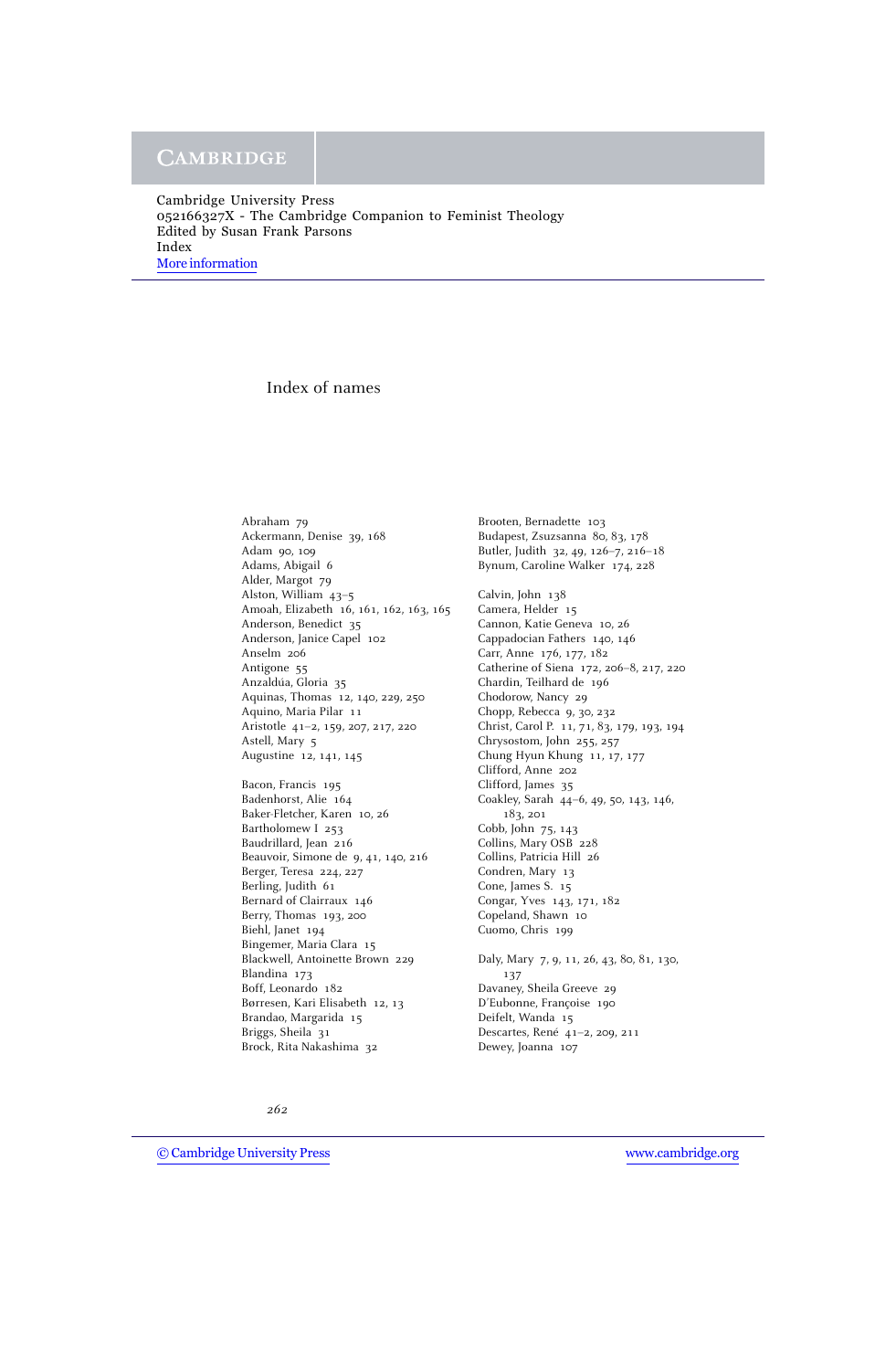## **CAMBRIDGE**

### *Index of names*

Dexter, Miriam Robbins 79 Dominguez, Elizabeth 181 Douglas, Mary 200 Duah, Grace 158 Eck, Diana 61 Edet, Rosemary N. 16, 155–6, 158, 159, 160–1, 165 Ekeya, Bette 16 Eliade, Mircea 86 Eugene, Toinette 34 Eve 90, 109 Fabella, Virginia 14 Falk, Marcia 88 Fander, Monika 102 Farley, Margaret 7 Fatum, Lone 109 Fell, Margaret 5 Feuerbach, Ludwig 52, 82 Fischer, Kathleen 177 Foucault, Michel 215 Fox, Matthew 178, 179, 196 Fox, Warwick 192 Frankenberry, Nancy 43 Freud, Sigmund 82 Fulkerson, Mary McClintock 31 Gage, Matilda Joslyn 79–80 Gebara, Ivone 14, 15 Gelpi, Donald 183 Gertrude of Helfta 135, 147–8 Gilkes, Cheryl 10 Gilligan, Ann Marie 13 Gilligan, Carol 93, 210 Gilman, Charlotte Perkins 244 Gimbutas, Marija 80, 84, 85–6 Gnanadason, Anna 37, 177, 181 Goldenberg, Naomi 79, 83, 87 Gouge, Olympe de 6 Graham, Elaine 12 Grant, Jacquelyn 10, 30–1 Graves, Robert 85 Gregory of Nyssa 49, 146, 247, 254 Grey, Mary 12, 13, 127, 178, 180, 213–14 Griffin, Susan 192–3 Grimke, Sarah 6 Gross, Rita M. 11, 82

Grossmann, Elizabeth 12 Guroian, Vigen 257 Gutiérrez, Gustavo 14

Hagar 26 Halkes, Catharina 12, 13, 177 Hampson, Daphne 13, 46, 81 Hardesty, Nancy 10 Harkness, Georgia 171 Harris, Harriet 51 Harrison, Beverly Wildung 9 Hartshorne, Charles 88 Harvey, Susan Ashbrook 143–4, 146 Hebblethwaite, Margaret 176 Hegel, G. W. F. 246 Hesiod 86 Heyward, Isabel Carter 9, 180 Hildegard of Bingen 4, 228 Hillerman, Tony 104 Hinga, Teresa M. 16, 156–7, 164 Hitler, Adolf 82, 93 Hollywood, Amy 52 hooks, bell 53 Hume, David 30 Hunt, Mary 8, 10, 180 Hutchison, Anne 229 Irigaray, Luce 9, 50, 52, 82, 129, 140, 146, 199 Isasi-Díaz, Ada María 11, 27 Isherwood, Lisa 12, 13 James, William 46 Jantzen, Grace 12, 46, 48, 50–2, 54, 56, 82, 197–9, 200–1, 219 John Paul II 230, 234 Johnson, Elizabeth 7, 138, 139, 142, 143, 171, 183–5, 202 Judas (Iscariot) 105, 106 Julian of Norwich 4, 144–6, 172, 173 Jung, Carl 87

Junia(s) 103 Katoppo, Marianne 14

Kant, Immanuel 30, 54–5, 137 Kanyoro, Musimbi R. A. 16, 177 Kasper, Walter 138, 171 King, Ursula 12, 13, 61 Kristeva, Julia 50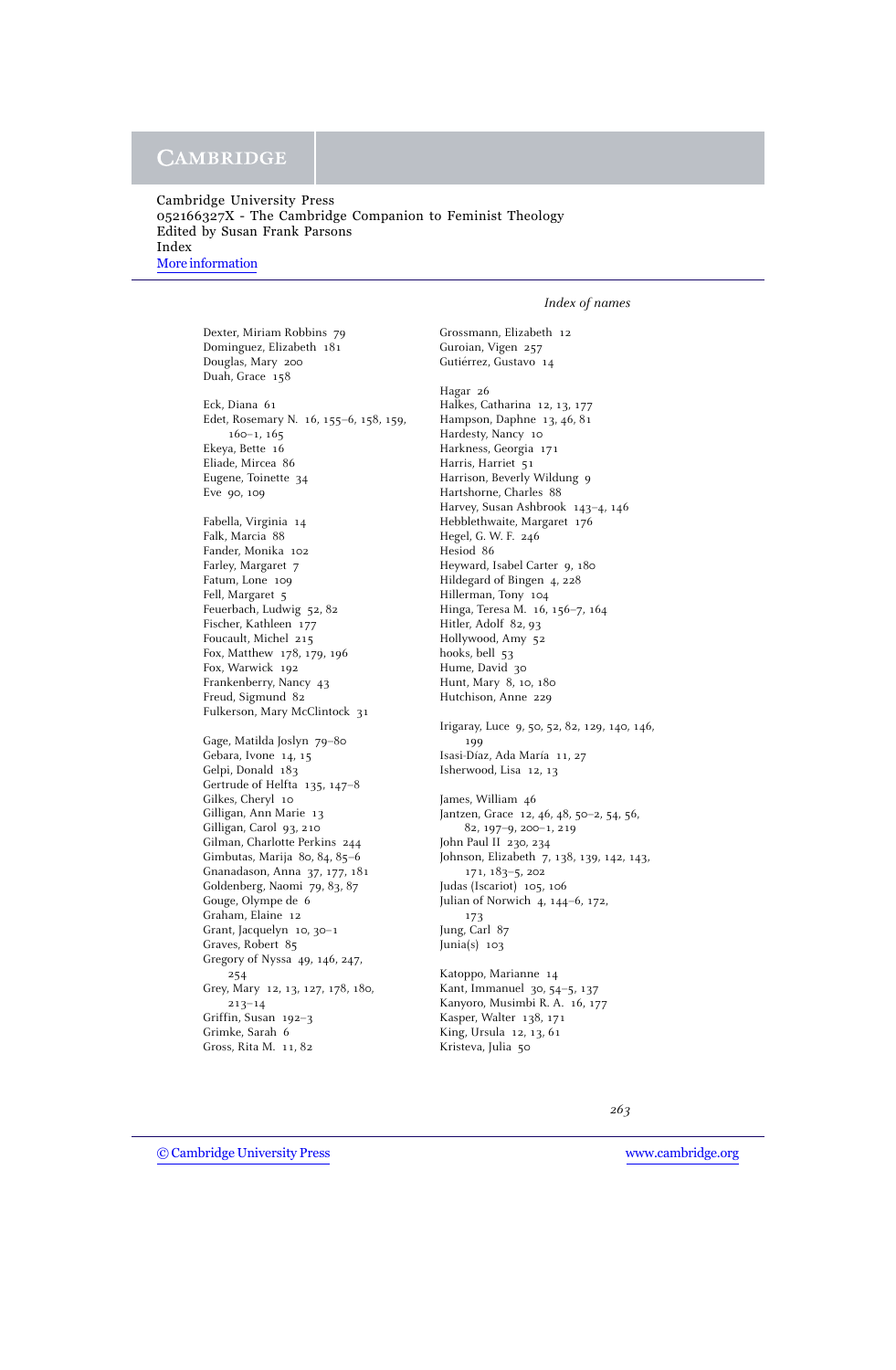#### *Index of names*

Kuma, Afua 153–5, 157, 158, 160, 162–3, 164, 165 Kwazu, A. E. 156 Kwok Pui-lan 11, 245 LaCugna, Catherine Mowry 140, 249 Landman, Christina 154, 164–5 Le Doeuff, Michèle 56 Lee, Ann 229 Leibniz, G. W. 195 Lloyd, Genevieve 40–2 Locke, John 30 Long, Asphodel 79, 83 Lorde, Audre 93, 102, 180 Lowe, Lisa 35 Luther, Martin 97, 228, 229 Macquarrie, John 171 Macrina 254 Malbon, Elizabeth Struthers 106 Maloney, Linda 108–9 Manazan, Mary John 14, 16, 17, 22 Marriage, Alwyn 171, 183 Mary 72, 163, 171, 182, 230, 233 Maximos the Confessor 253–4, 257–8 Mbwiti, Justine Kahungi 168 McFague, Sallie 9, 11, 37, 122–3, 130, 183–5, 197, 199–201, 236, 243–4, 247, 249, 256 Merchant, Carolyn 190–2, 195, 200 Mill, John Stuart 229 Milne, A. A. 104 Minh-Ha, Trinh T. 35 Moltmann-Wendel, Elizabeth 177 Morney, Mabel S. 167 Morrison, Toni 104 Moses 79 Mott, Lucretia 6 Mountaingrove, Jean 80 Mountaingrove, Ruth 80 Naess, Arne 192 Nakawombe, J. K. 159

Nasimiyu, Anne 154 Nellas, Panayiotis 252 Nettesheim, Agrippa von 5 Nietzsche, Friedrich 218–19, 220 Njoroge, Nyambura J. 160 Northrup, Lesley A. 232 Nyaga, Ada 161

Obaga, M. K. 158 Oduyoye, Mercy Amba 14, 16, 23, 27–8, 161, 162, 163, 177, 245 O'Grady, Kathleen 55, 57 Okure, Teresa 16, 154 Orenstein, Gloria 79 Ortner, Sherry 29 Orwell, George 138 Ostriker, Alicia 97 Page, Ruth 201 Pagels, Elaine 173 Palamas, Gregory 250–1 Paul 103, 109, 127, 136, 141, 224 Pereira, Nancy Cordoso 15 Perpetua 173 Peter 106 Phan, Peter 249 Phelps, Jamie 10 Pittenger, Norman 171 Pizan, Christine de 5 Plantinga, Alvin 45 Plaskow, Judith 11 Plato 41, 82, 86, 198, 219 Primavesi, Anne 197 Raphael, Melissa 79, 83 Rasmussen, Larry 33–4 Reimer, Ivone Richter 15 Reinhartz, Adele 104 Ricci, Carla 13 Riggs, Marcia 10 Ross, Susan 7 Rubin, Gayle 29 Rudy, Kathy 32–3 Ruether, Rosemary Radford 7, 8, 9, 11, 72, 100, 116–18, 125, 130, 195–7, 200, 243–4, 247, 256 Russell, Letty 9, 26, 256 Saiving, Valerie 9, 29 Salleh, Ariel K. 192 Scanzoni, Letha 10 Schmithals, Walter 107 Schottroff, Luise 107 Schreiter, Robert J. 36, 154 Schüssler Fiorenza, Elizabeth 7, 29, 33, 98, 101, 105, 106, 224, 227, 236 Selvidge, Marla J. 98 Shaftesbury, Earl of 212–13 Shange, Ntozake 81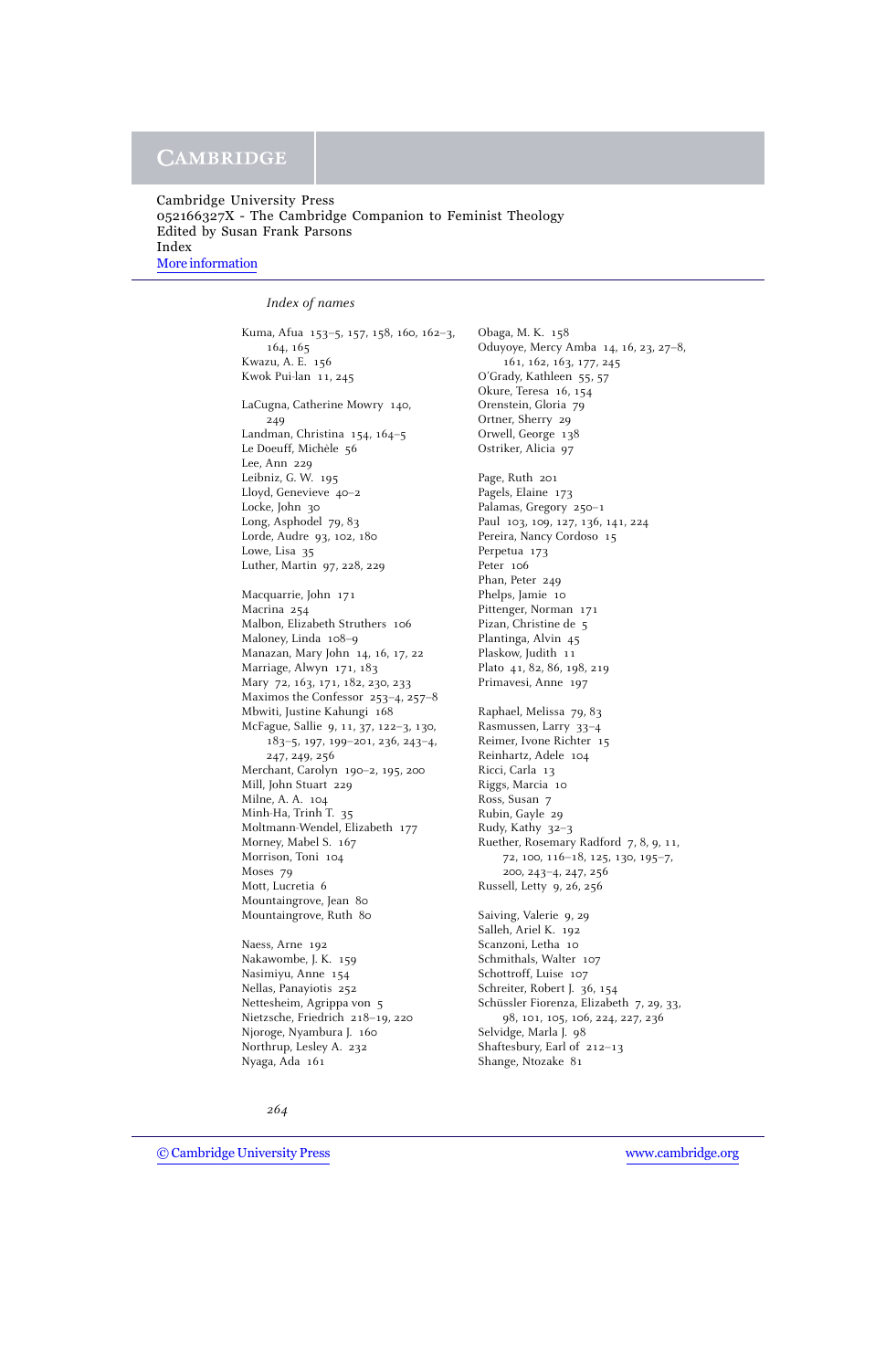# **CAMBRIDGE**

Cambridge University Press 052166327X - The Cambridge Companion to Feminist Theology Edited by Susan Frank Parsons Index [More information](http://www.cambridge.org/052166327X)

### *Index of names*

Sheldrake, Philip 173 Sölle, Dorothee 12, 119-20, 129 Soskice, Janet Martin 13, 47, 48, 50 Souga, Térèsa 159-60 Spretnak, Charlene 83, 180, 193–4 Stanton, Elizabeth Cady 6, 25, 79, 98 Starhawk (Miriam Simos) 79, 83, 87, 178, 194 Stone, Merlin 83, 84 Storkey, Elaine 176 Sun Ai Park 14, 16, 17 Swinburne, Richard 43–5

Tamez, Elsa 14, 15, 28 Tapia, Elizabeth 17 Tappa, Louise 161–2, 163 Tepedino, Ana Maria 15 Teresa of Avila 172, 173 Thecla 173 Thomas, Linda 10 Tolbert, Mary Ann 99–101 Torjesen, Karen Jo 224

Townes, Emilie 10 Trevett, Christine 12 Trible, Phyllis 101

Udo, Akon E. 156, 161 Umeagudosu, Meg A. 156

Wainwright, Elaine 110 Walker, Alice 26 Waterland, Daniel 147 Weaver, Mary Jo 7 West, Angela 120 White, E. B. 104 Williams, Delores 10, 26, 29, 30–1 Wollstonecraft, Mary 6 Wolterstorff, Nicholas 45 Woolf, Virginia 102 Wright, Frances 6

Ywahoo, Dhyani 94

Zappone, Katherine 13, 180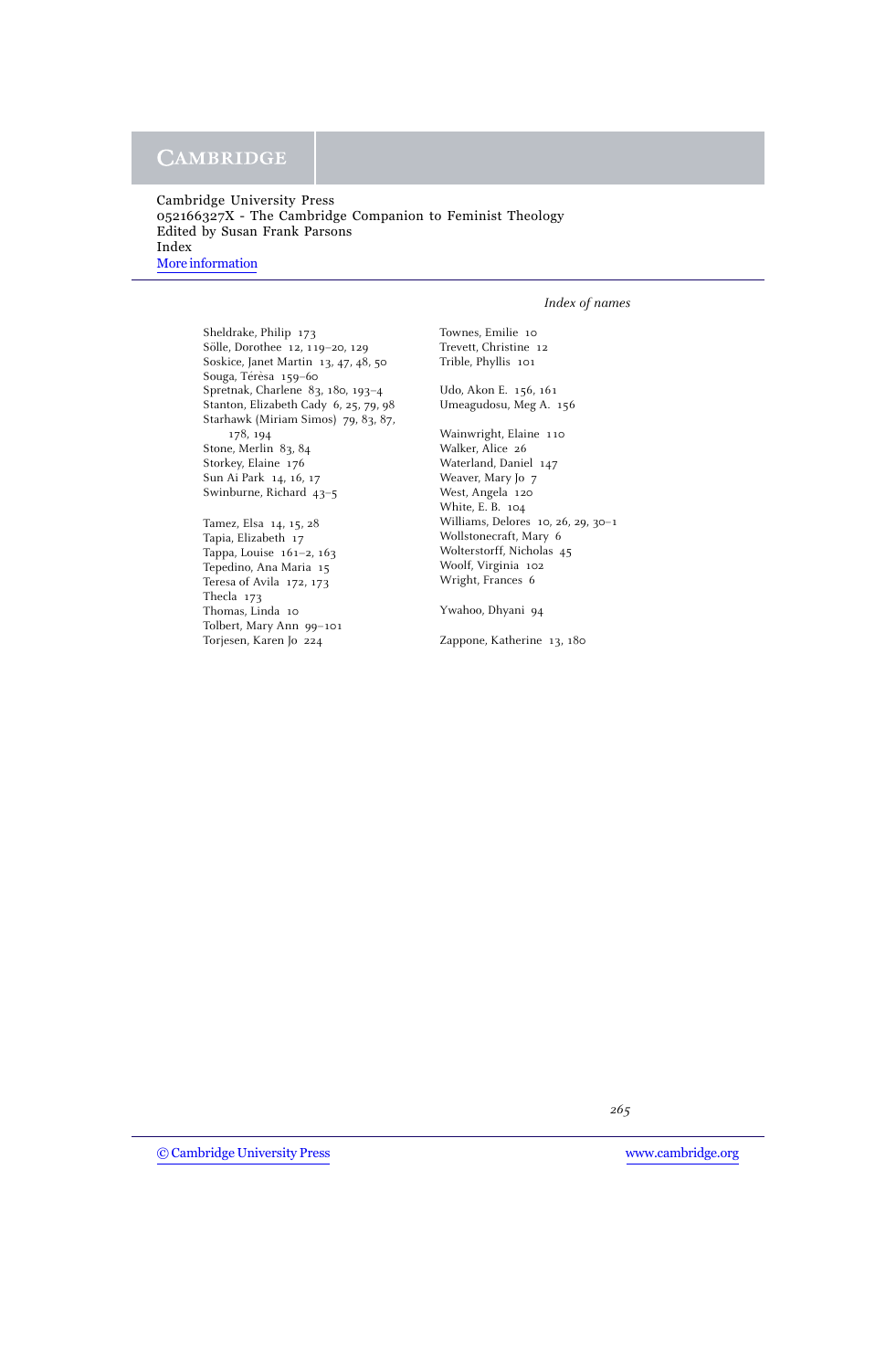## Index of subjects

anthropology, theological 8, 12, 29–30, 116–17, 251–2 (*see also* humanity, human being) Bible (scriptures) 6, 27 97–104, 136, 154, 166, 171, 233 biology 191, 230 body (embodiment) 47–51, 91, 93, 140, 179–80, 197–201, 217–18, 233–5, 256 Christ, Jesus 104–7, 109, 118, 125, 139–40, 144–5, 151–67, 182, 193, 201, 220, 228, 230, 246 Christology 136–7, 151–3, 155–63, 201, 203 colonialism 15, 25–8, 30, 33 'comparative mirror' 36, 67–72 creation 4, 190–203, 243, 248–9, 250–2, 258–9 cross 139, 147, 151, 160, 162–3, 165, 196 culture, cultural xiv, xvi, 4, 15–16, 23–4, 27–8, 103, 152, 158 intercultural 23–37 dialogue 61, 73–6, 177–8 difference(s) 23, 28, 30–1, 76, 253, 258 diversity xvi, 23, 32, 60–4 divinisation 52, 82, 250–1, 253–4 dualism 86, 88, 100, 122, 181–2, 192, 199 earth (world) 81, 87, 89–90, 92, 93–4, 122–3, 181–2, 192–3, 194–5, 197–9, 200, 202 ecclesiology 224–37 ecology 89, 190 ecofeminism 12, 15, 182, 190–2, 194–5, 199, 243–4, 248–9, 253

ecological theology 37, 202–3 education xiii, xvi, 4, 6–18 Enlightenment xiii, 30, 125–6, 212, 215, 221 epistemology 11, 40–57, 64, 66–7, 213 equality 3–4, 6, 30–1, 106–7, 209–10,  $255-6, 257-8$ eschatology 243–59 realised 243, 246 unrealised 254–8 ethics 34–5, 51, 53–4, 64, 69–72, 92–4, 123–4, 148, 191–2, 202, 206–21 ethic of care 172–3, 191, 212–15 evil 89–90, 91–2, 198 experience, women's 23, 43–8, 62, 83–4, 100, 116–18, 172, 176, 191, 225, 235–7 African women's 152–3, 163, 167 faith xv, 115, 127, 135–6, 151–3, 155, 160, 172, 185, 206, 214, 249 faithfulness xiii, xvi, 106, 114, 221 feminine, femininity 3, 40, 46, 142–4, 182–3, 247 Gaia 195–7 gender 3–4, 29–30, 32–3, 40–1, 42, 44–6, 47, 115, 124–5, 126–7, 144, 146, 215–16, 218–19, 227 global capitalism 23–4, 33–7, 128–9, 214 God 3–4, 42–3, 44, 45–6, 52, 53–5, 80, 82, 86, 89, 122–3, 127–9, 135–48, 180–1, 183, 184–5, 197–202, 207, 209, 211, 218, 220–1, 234, 247, 250–1 Goddess/goddess 71, 79–81, 83–6, 87–90, 91, 92–4, 179, 192–4, 196–7, 199, 202–3, 232 grace 232, 250–1, 257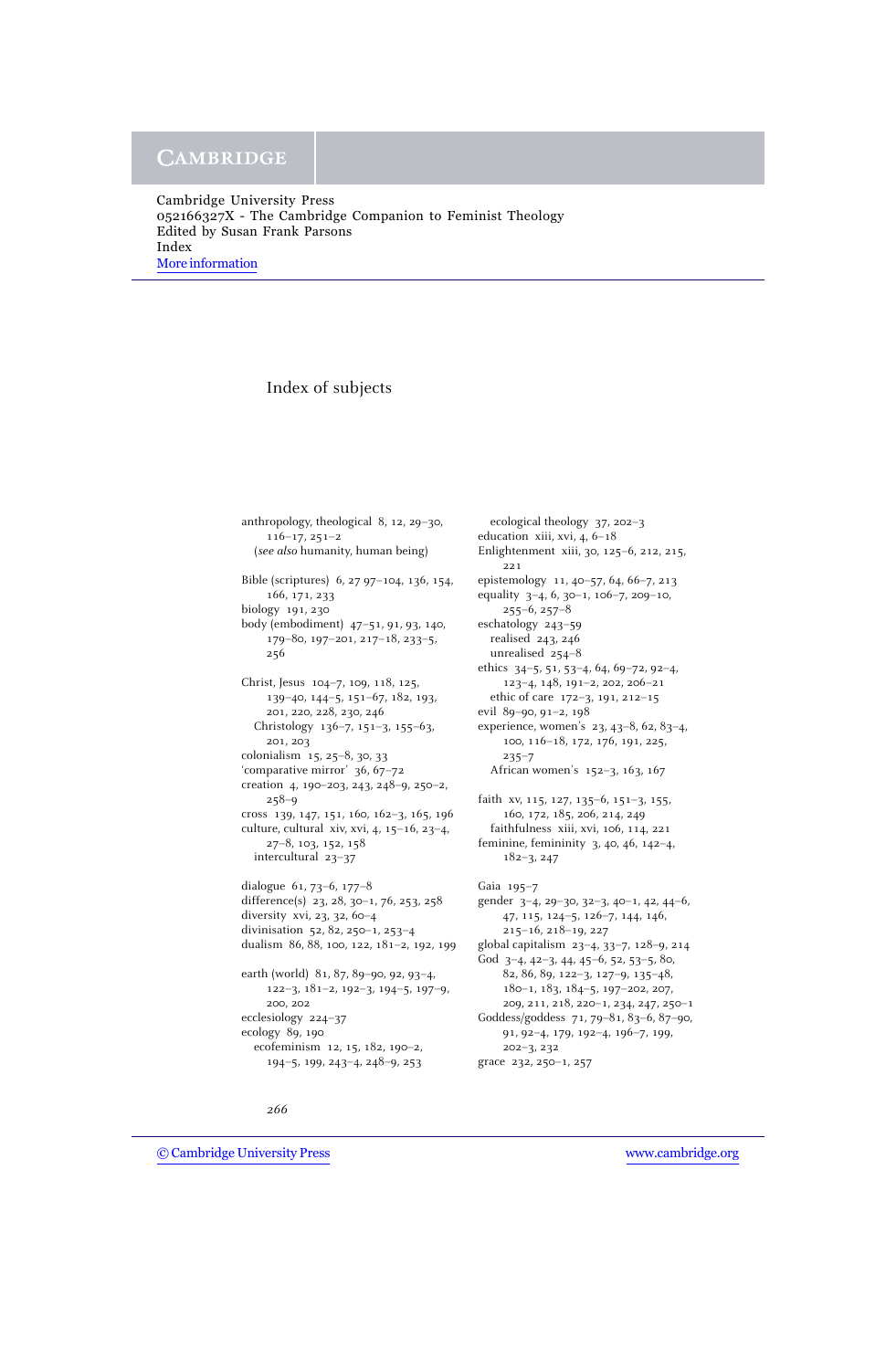#### *Index of subjects*

hermeneutics 35, 97–110, 117, 120, 245–8 Holy Spirit 119, 120, 142–4, 157, 171–85, 193, 198 hope xiii–xiv, xvi–xvii, 94, 110, 121, 197, 203 (*see also* vision) humanity, human being 90–2, 116–17, 125–7, 139–40, 158–9, 215 (humanism), 234–5, 248, 251, 253–4, 257–9 (*see also* anthropology) identity, discourse of 30–3, 48, 126, 210 imaginary 55–6 *imago dei* 141, 159, 231, 251–2, 257 immanence, immanentism 87–9, 184–5, 193–4, 196, 199–200, 233–4, 237 inclusivity 62–3, 129, 167, 232, 235–6 interiority 46, 129 justice 177–8, 181–2, 210–11, 213, 234, 237, 256 Kingdom of God 121, 143, 210, 254–8 liberal, liberalism 4, 31 liberation xiii, 118–121, 154, 156–8 (deliverance), 162–7, 181, 208–9 liberation theology xiv, 119 love 51, 93, 115, 145, 146–7, 148, 156, 161, 180, 184, 207–8, 217, 220–1, 258 modernity xv, 30, 124–6, 194, 215 *mujerista* theology 11, 27, 30, 35, 236–7 mysticism 46, 163–4, 174–5 myth, mythical 55–7, 84, 86 nature, natural 32–3, 89–90, 122–3, 130, 190, 191–2 nihilism 218–20 ordination, women's 7–8, 10, 224–5, 229–31, 233 person, personhood 119, 142, 208–11, 216–18, 244, 247, 256–7 plurality, pluralism xv, 12, 24, 65–6, 73–4, 173 political economy 216

postmodernity xv, 115, 128–9, 130, 140, 193, 211, 214, 215, 219–20 prayer 46–7, 136, 137, 176, 206–7, 220–1, 232 race, discourse of 10, 25–7, 29–31 reason, rationality 40–2, 50, 54–5, 209–11 redemption, salvation 5, 109, 116, 118, 121, 125, 128, 129–31, 156, 165–6, 196–7, 200, 206–8, 213–14, 220–1, 250, 257–9 Reformation 5, 228 relation, relationality (connectedness) 91–2, 120–1, 180–2, 191, 193, 201, 212–15, 247–8 religion(s) xiv, 60–76 resurrection xvii, 156, 160, 165, 244, 257 rights, human xiii, 208–11 civil 7, 9–10, 14, 25–6 ritual(s) 80–1, 83–4, 87, 158, 178–9, 194, 225, 232–3, 236–7 sacraments 226, 233–5 sexual difference 47–9, 143, 252, 253–4, 256, 258 sin 6, 29, 90, 117, 120, 200–1 soul 145, 207–8, 217, 220–1 spirit, spirituality 71, 82–3, 163, 164, 172–82, 192 standpoint 40, 43, 55–7, 101 subject, subjectivity 31–2, 126–7, 216–18 suffering 17, 117, 120, 160–2, 164–5, 201 thealogy 71, 79–94 theology, feminist xiii–xiv, xv, 3–4, 18, 23, 62, 72, 79, 83, 114–31 transcendence 86–8, 119, 126, 184, 194, 199–200, 218, 248–51, 253 Trinity 135–48 truth xvii, xviii, 4, 40, 54–5, 57, 64, 82–3, 84, 115–16, 119, 123–4, 130–1, 145, 208–9, 215, 220–1 universalising discourse 28–30 values 3, 34, 37, 56, 64–6, 122–4, 180, 214, 218–19 vision 18, 37, 110, 130, 167, 179, 185, 243, 255 (*see also* hope)